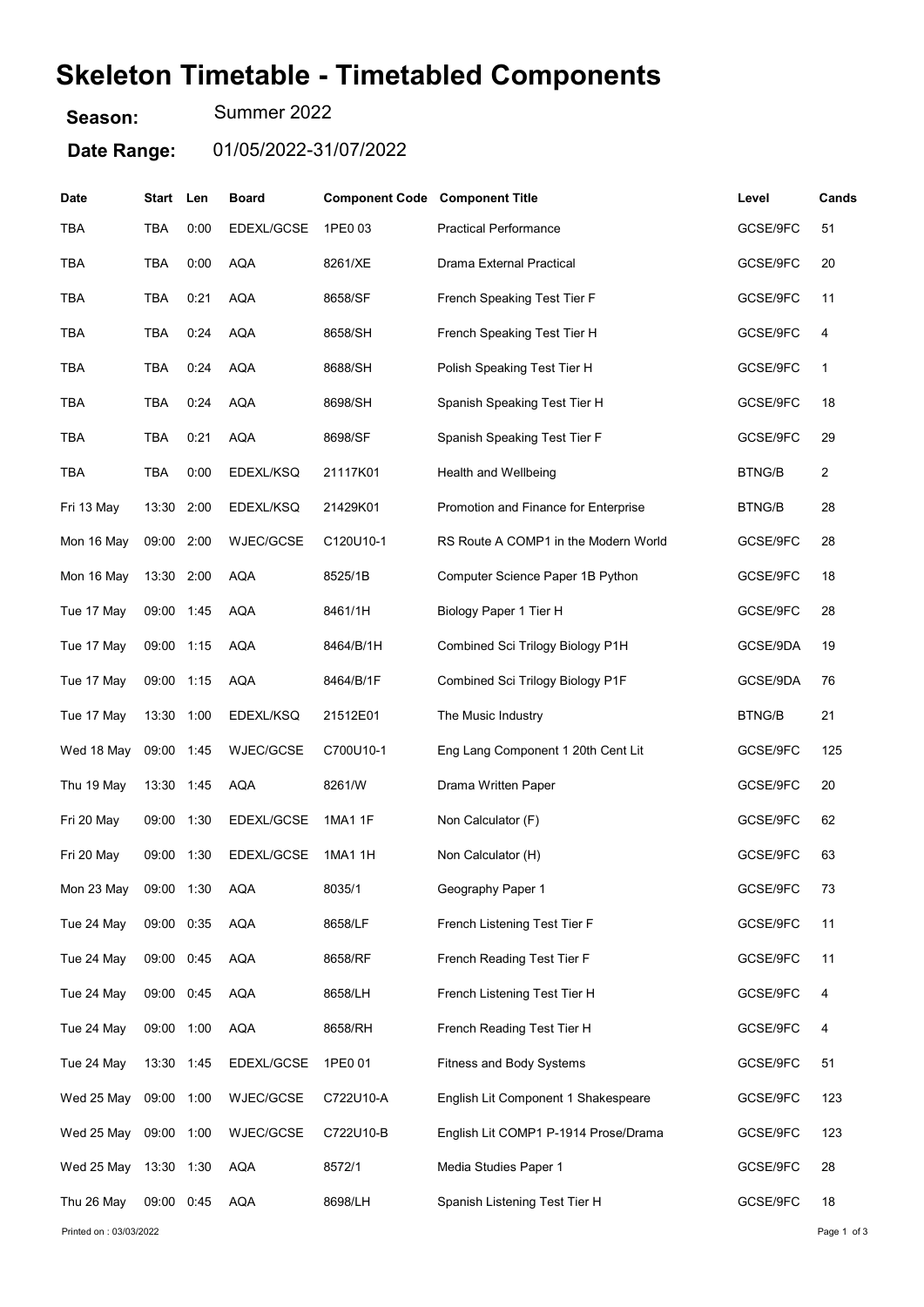## Season: Date Range: 01/05/2022-31/07/2022 Summer 2022

| <b>Date</b> | Start Len  |      | <b>Board</b>     | <b>Component Code Component Title</b> |                                       | Level               | Cands |
|-------------|------------|------|------------------|---------------------------------------|---------------------------------------|---------------------|-------|
| Thu 26 May  | 09:00      | 1:00 | <b>AQA</b>       | 8698/RH                               | Spanish Reading Test Tier H           | GCSE/9FC            | 18    |
| Thu 26 May  | 09:00      | 0:35 | <b>AQA</b>       | 8698/LF                               | Spanish Listening Test Tier F         | GCSE/9FC            | 29    |
| Thu 26 May  | 09:00      | 0:45 | <b>AQA</b>       | 8698/RF                               | Spanish Reading Test Tier F           | GCSE/9FC            | 29    |
| Thu 26 May  | 13:30      | 1:00 | <b>WJEC/GCSE</b> | C120U20-1                             | RS Routea COMP2 Study Ofchristianity  | GCSE/9FC            | 28    |
| Fri 27 May  | 09:00 1:45 |      | <b>AQA</b>       | 8462/1H                               | Chemistry Paper 1 Tier H              | GCSE/9FC            | 28    |
| Fri 27 May  | 09:00 1:15 |      | <b>AQA</b>       | 8464/C/1H                             | Combined Sci Trilogy Chemistry P1H    | GCSE/9DA            | 19    |
| Fri 27 May  | 09:00 1:15 |      | <b>AQA</b>       | 8464/C/1F                             | Combined Sci Trilogy Chemistry P1F    | GCSE/9DA            | 76    |
| Fri 27 May  | 13:30      | 1:45 | <b>AQA</b>       | 8525/2                                | <b>Computer Science Paper 2</b>       | GCSE/9FC            | 18    |
| Tue 07 Jun  | 09:00 1:30 |      | EDEXL/GCSE       | 1MA1 2F                               | Calculator (F)                        | GCSE/9FC            | 62    |
| Tue 07 Jun  | 09:00      | 1:30 | EDEXL/GCSE       | 1MA1 2H                               | Calculator (H)                        | GCSE/9FC            | 63    |
| Tue 07 Jun  | 13:30      | 1:30 | AQA              | 8035/2                                | Geography Paper 2                     | GCSE/9FC            | 73    |
| Wed 08 Jun  | 09:00      | 1:00 | <b>WJEC/GCSE</b> | C722U20-B                             | English Lit Component 2 19C Prose     | GCSE/9FC            | 123   |
| Wed 08 Jun  | 09:00 1:00 |      | WJEC/GCSE        | C722U20-C                             | English Lit Comp 2 Unseen Poetry      | GCSE/9FC            | 123   |
| Wed 08 Jun  | 13:30      | 1:00 | WJEC/GCSE        | C120U50-1                             | RS Route A Comp 3 Islam               | GCSE/9FC            | 28    |
| Thu 09 Jun  | 09:00      | 1:20 | EDEXL/GCSE       | 1HIB 33                               | The Usa                               | GCSE/9FC            | 84    |
| Thu 09 Jun  | 13:30 1:45 |      | <b>AQA</b>       | 8463/1H                               | Physics Paper 1 Tier H                | GCSE/9FC            | 28    |
| Thu 09 Jun  | 13:30 1:15 |      | <b>AQA</b>       | 8464/P/1H                             | Combined Sci Trilogy Physics P1H      | GCSE/9DA            | 19    |
| Thu 09 Jun  | 13:30      | 1:15 | <b>AQA</b>       | 8464/P/1F                             | Combined Sci Trilogy Physics P1F      | GCSE/9DA            | 76    |
| Fri 10 Jun  | 09:00      | 2:00 | <b>WJEC/GCSE</b> | C700U20-1                             | Eng Lang Component 2 Nonfiction       | GCSE/9FC            | 125   |
| Fri 10 Jun  | 13:30 1:15 |      | EDEXL/GCSE       | 1PE0 02                               | Health and Performance                | GCSE/9FC            | 51    |
| Mon 13 Jun  | 09:00 1:30 |      | EDEXL/GCSE       | 1MA1 3F                               | Calculator (F)                        | GCSE/9FC            | 62    |
| Mon 13 Jun  | 09:00 1:30 |      | EDEXL/GCSE       | 1MA1 3H                               | Calculator (H)                        | GCSE/9FC            | 63    |
| Mon 13 Jun  | 13:30 1:15 |      | <b>OCR</b>       | R081/01                               | Creative Imedia: Preprdctn Skills Wtn | <b>CNAT/1&amp;2</b> | 24    |
| Tue 14 Jun  | 09:00 1:00 |      | <b>AQA</b>       | 8035/3                                | Geography Paper 3                     | GCSE/9FC            | 73    |
| Tue 14 Jun  | 13:30 1:30 |      | <b>AQA</b>       | 8572/2                                | Media Studies Paper 2                 | GCSE/9FC            | 28    |
| Wed 15 Jun  | 09:00 1:45 |      | <b>AQA</b>       | 8461/2H                               | Biology Paper 2 Tier H                | GCSE/9FC            | 28    |
| Wed 15 Jun  | 09:00 1:15 |      | <b>AQA</b>       | 8464/B/2H                             | Combined Sci Trilogy Biology P2H      | GCSE/9DA            | 19    |
| Wed 15 Jun  | 09:00 1:15 |      | <b>AQA</b>       | 8464/B/2F                             | Combined Sci Trilogy Biology P2F      | GCSE/9DA            | 76    |
| Wed 15 Jun  | 13:30 2:00 |      | AQA              | 8552/W                                | Design and Technology Written Paper   | GCSE/9FC            | 19    |